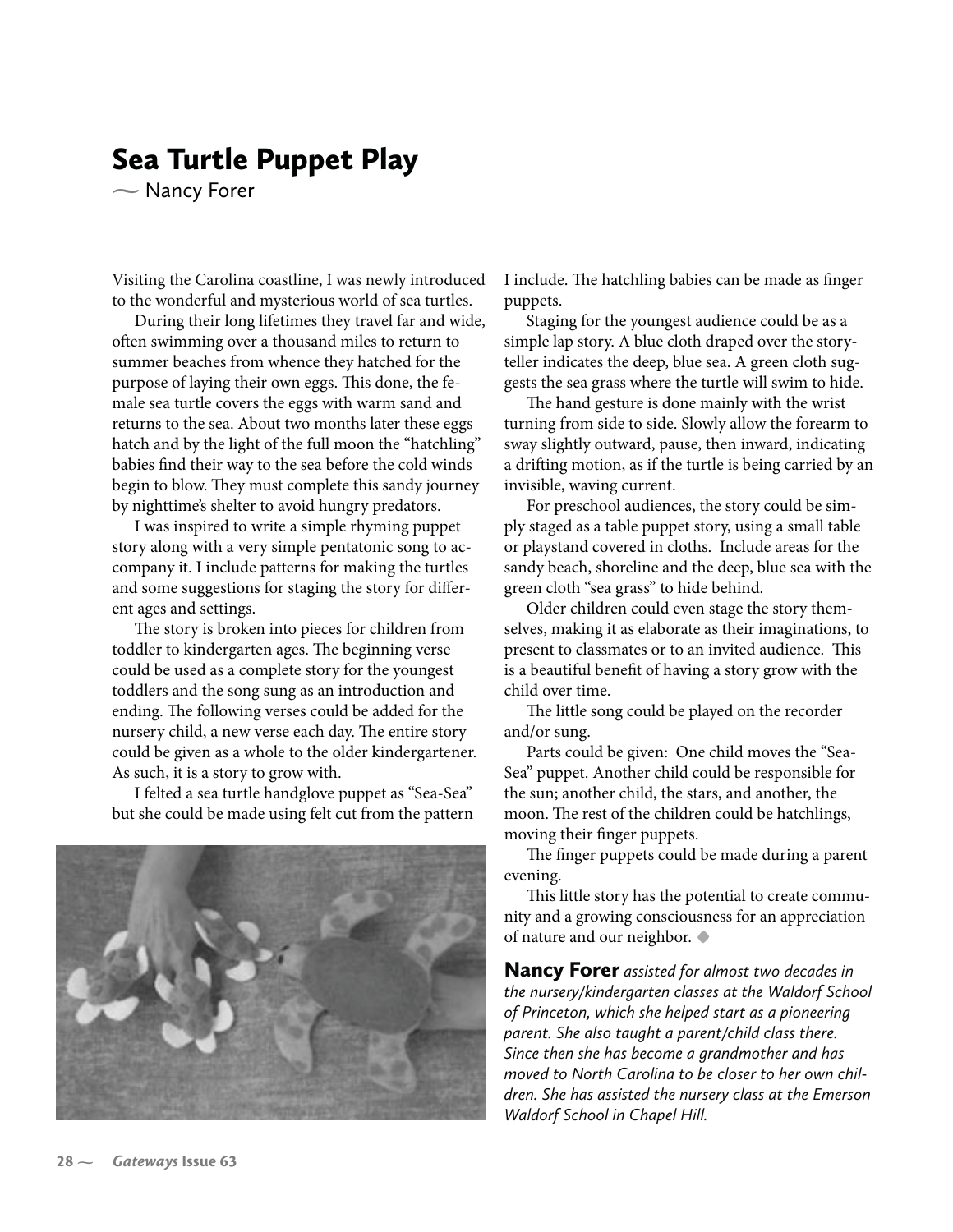## Sea-Sea, the Sea Turtle

Sea-Sea is a sea turtle. *She lives in the deep, blue sea.* 

*She swims down to the bottom* where the grass grows thick and green.

And there she hides behind that grass where she cannot be seen.

 $\sim$   $\degree$ 

Sea-Sea nibbles on the grass when she gets hungry,

Then swims up through the deep blue sea to where the sun shines bright.

> She lifts up high her little head to smile at the light.

Then down she swims in the deep, blue sea down where the grass grows thick and green.

And there she hides behind that grass, where she cannot be seen.

 $\curvearrowright$ 

One fine and very special day Sea-Sea swims a long, long way.

On a sandy beach she crawls, when the starry night-time calls.

Here she digs a hole so fine to lay her eggs to rest some time.

She kicks the sand to hide her eggs Then crawls to the sea upon her legs.

Sea-Sea swims in the deep, blue sea down where the grass grows thick and green.

And there she hides behind that grass where she cannot be seen.

*Nights and days and days and nights* The time is now just right.

The big, round moon in the nighttime sky watches the eggs hatch by and by.

*I* ittle sea turtles crawl out in the sand across the beach and over the land

Back to the sea, the moon lights their way. The turtles get wet, then swim away.

 $\sim$   $\degree$ 

*Now they, too, live in the big, blue sea* and swim down deep where we can't see.

Down where the grass grows thick and green Where they can hide and won't be seen!

 $\overline{\phantom{a}}$ 

Song:

*A* - *A B D'E' D'*-*A* Sea - Sea is a sea tur-tle

*A G G G E' D' A* She swims in the deep, blue sea

> *A* ----- *B -1#-" -1#-"*

*A* ------ *G -1-" -1-"*

 $D'$  *B A* **FLIP** and **FLAP** 

*D' B A* - *B* - *G She swims most happ-il-y.*